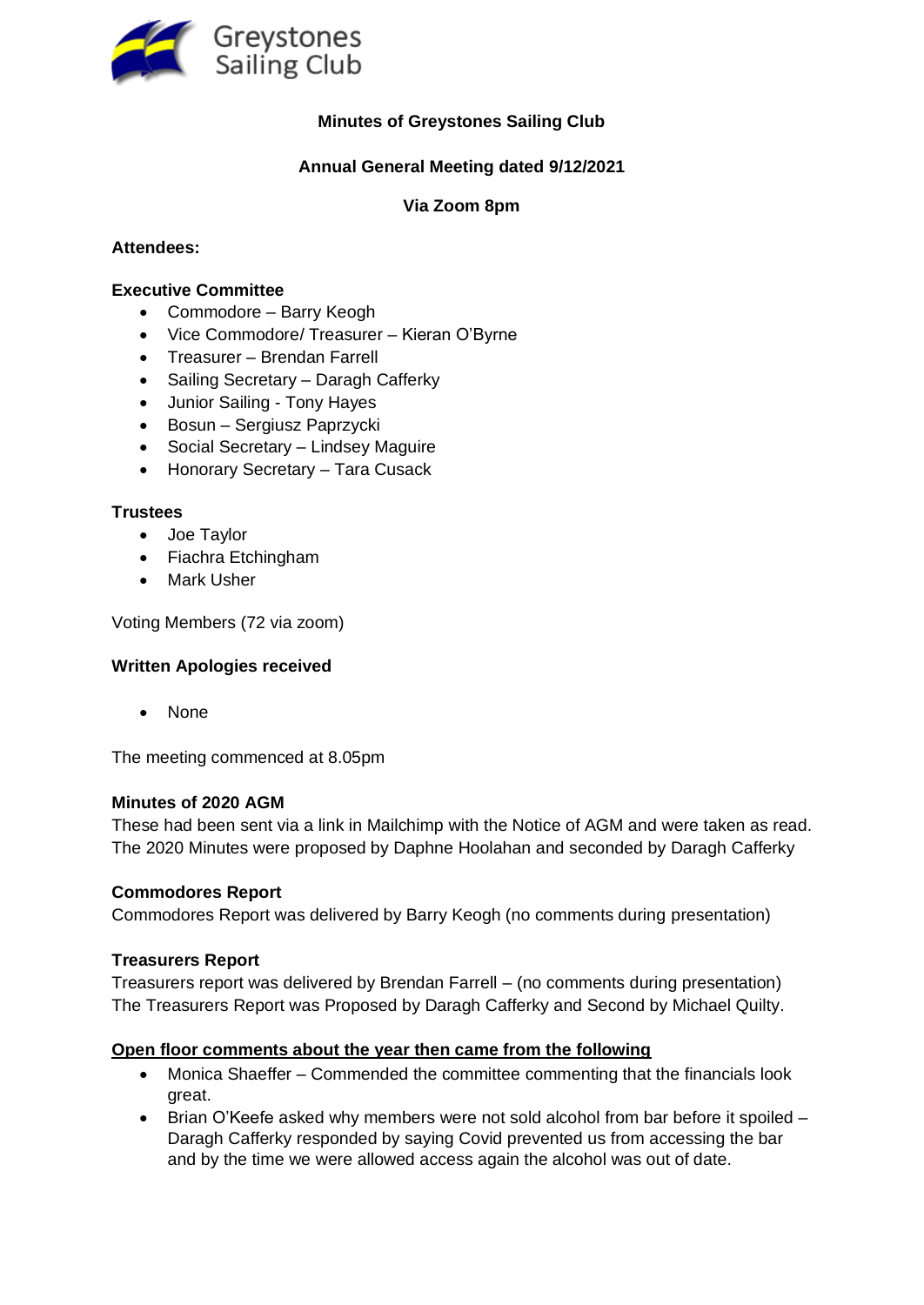

- Norman Lee discussed the dinghy pen, suggesting that a tougher line should be taken on getting boats out if they are not paid for – he commented that this needs to be sorted out the during winter.
- Emma Hynes Mentioned that she is happy to go around pen to identify who owns what boats. The pen is currently quite empty as a lot of people have removed their boats for the winter.
- Daragh Cafferky talked about Feva's being commandeered for junior training but which needed repairing.
- Barry suggested that we will continue to commandeer boats that are left behind / have not been paid for in the dinghy pen.
- Brendan Farrell stated that now storage and membership are linked in that you cannot store a boat in the compound unless you are a member of GSC.
- Clive Long suggested new terms and conditions regarding the dinghy pen following which Barry Keogh outlined that new T&C's had been adopted for the pen usage.
- Sergiusz Paprzycki said that the committee was hesitant to remove boats from the pen to outside the pen in case of vandalism and/or theft
- Monica Schaeffer suggested that at the beginning of the sailing season we have a Feva maintenance class – proactively getting boats back on the water and she offered to help. She suggested inviting parents along as well to teach them how to maintain Fevas. This would build Juniors and their parents maintenance skills.
- Emma said that there was a big movement to build the Feva class and Feva's are in demand with 35 boats in Dun Laoghaire. Building this class in Greystones should be a priority.

## **Election of Executive Committee**

Two Committee members have stepped down from this year's Committee (Tony Hayes, Junior Training Coordinator and Sergiusz Paprzycki, Bosun). Both Tony and Sergiusz were thanked for the enormous contribution they made to the club. Tony has left an immense legacy in terms of Junior and Adult Sail Training and Sergiusz's for his excellent boat maintenance and IT skills. Many members wished them both well in their future endeavours.

There were two valid nominations but unfortunately one of the nominees decided that due to potential time constraints next year that they would withdraw their nomination. Nevil Long was nominated as per the constitution and was deemed to be elected as the number of nominees was less than the number of places available.

A decision was made to seek someone who would serve as Bosun and to ratify the decision at the first Executive Meeting in January 2022. This person will be co-opted on to the Executive Committee.

### **Election of Officers**

Those Flag officers who were eligible for re-election were then proposed and seconded

- Barry Keogh as Commodore proposed by Daphne Hoolahan, seconded by Sergiusz Paprzycki
- Kieran O'Byrne as Vice Commodore proposed by Monica Schaeffer, seconded by Brian Hett
- Brendan Farrell as Treasurer proposed by Kieran O'Byrne, seconded by Barry McCabe